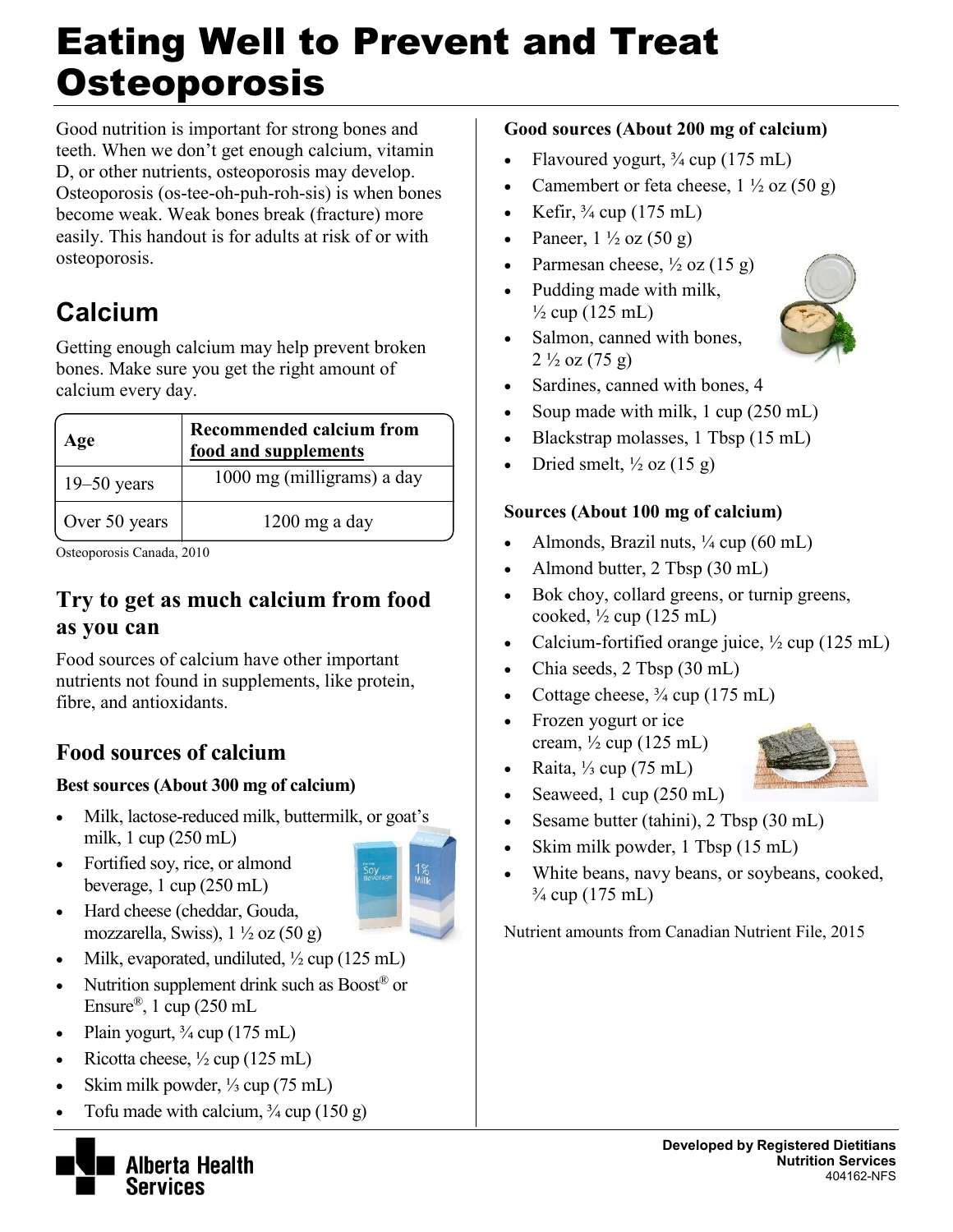#### **Tips to increase your calcium intake**

- Drink milk, fortified soy beverage, kefir, or chai made with milk every day.
- Complement your meals with plain yogurt, raita, chutney (yogurt based), labneh, paneer, or tzatziki.
- Add skim milk powder to foods and drinks.
- Have cheese as a snack or in a meal. Firmer cheeses have the most calcium.
- Use canned salmon or sardines with the bones in sandwiches, soups, salads, or casseroles.
- Read labels. Choose foods with 15% or more Daily Value for calcium.

### **Do I need a calcium supplement?**

You may need a calcium supplement if:

- you don't include any milk products in your diet
- you don't get enough calcium from food every day



• your healthcare provider recommends you take a calcium supplement

### **Add up your calcium intake**

Fill in the blanks below to see how much calcium you get every day.

| My calcium recommendation is                                              | mg/day |
|---------------------------------------------------------------------------|--------|
| My calcium intake from <b>Food</b><br><b>Sources of Calcium</b> on page 1 | mg/day |
| + My calcium intake from<br>supplements                                   | mg/day |
| Use the label on the<br>supplement bottle.                                |        |
| $=$ My total calcium intake                                               |        |

#### **Does your total calcium intake match your calcium recommendation?**

If not, you may need to increase the amount of calcium you take in from food and/or supplements.

### **Calcium supplements**

If you need to take a calcium supplement, look at the amount of **elemental** calcium in one dose. Elemental calcium is the calcium that your body is able to absorb and use. To absorb more calcium, don't take more than 500 mg of elemental calcium at one time.

#### **Types of calcium supplements:**

• Calcium carbonate:

Take this type of calcium with food so it is better absorbed by your body.

Calcium citrate:

Take this type if you take medication to reduce stomach acid or prevent gastric reflux. It can be taken at any time. It's often suggested for older adults.

• Calcium with magnesium:

You only need a magnesium supplement if you don't get enough from food. Too much magnesium can cause diarrhea and leg cramps. Before you take a calcium supplement with magnesium, talk to your doctor, pharmacist, or dietitian.

Calcium affects how some medicine works. Your pharmacist can tell you the best times of the day to take your medicine and supplements.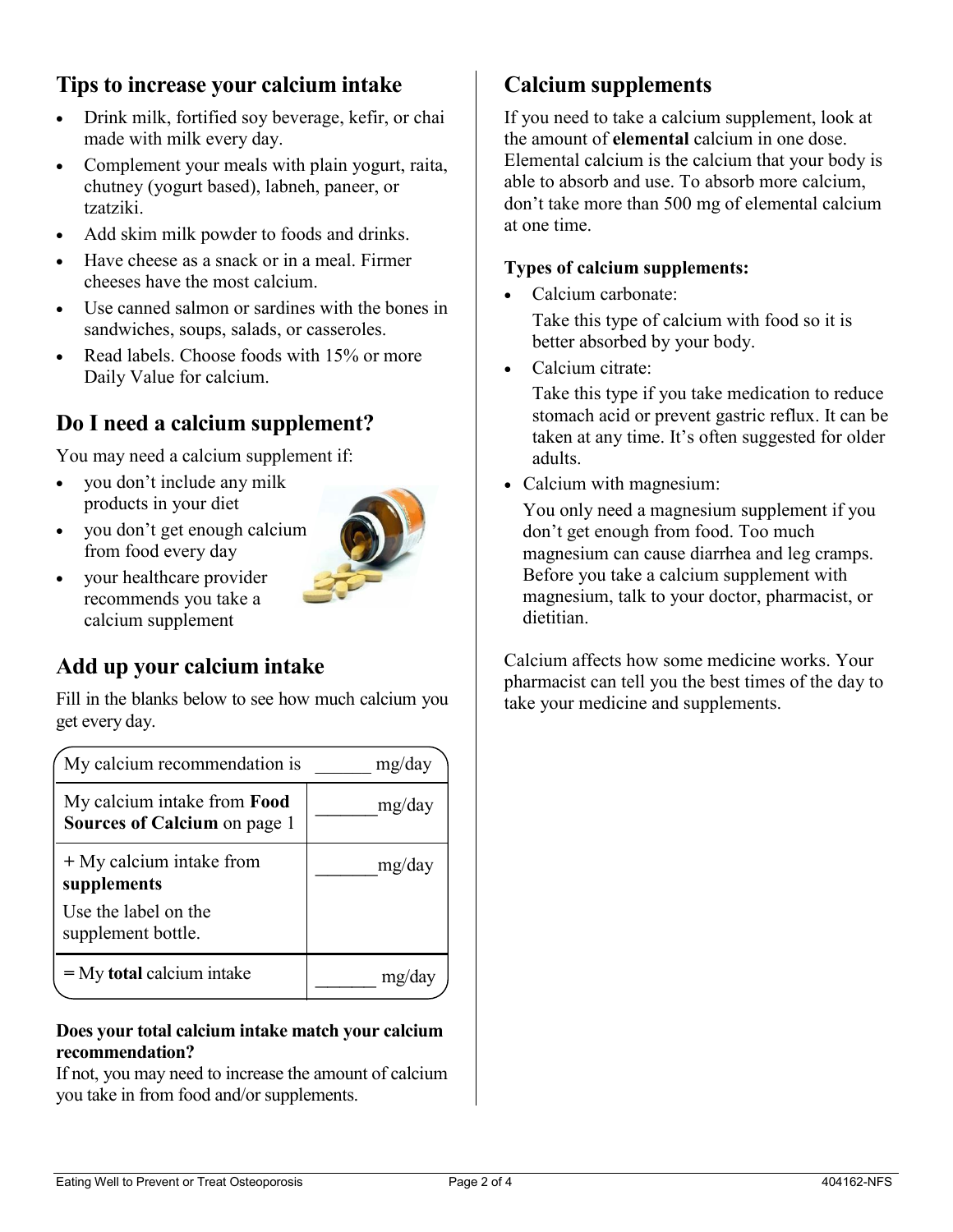# **Vitamin D**

Vitamin D helps your body to:

- absorb and use calcium from your diet and/or calcium supplements
- increase bone strength (which reduces your risk of breaking a bone)
- increase muscle strength (which may reduce your risk of falling)

### **Take a Vitamin D supplement every day**

#### **Recommended vitamin D supplement**

**19–50 years at risk of osteoporosis:** 

400–1000 IU (10–25 µg) a day

**19–50 years with osteoporosis:** 

800–2000 IU (20–50 µg) a day

**Over 50 years:** 1000–2000 IU (25–50 µg) a day

**My healthcare provider suggests** IU vitamin D a day.

 $(IU = International Units, µg = micrograms)$ 

#### **Look for a supplement that has vitamin D3**.

Vitamin  $D_3$  is the best choice for most people. The label on your supplement bottle will say what form of vitamin D it has. Choose vitamin  $D_2$  if you're looking for a vegan form of vitamin D.

#### **Types of vitamin D supplements:**

- tablets, softgels, chewables, sprays, or drops in doses of 400–1000 IU (10–25  $\mu$ g)
- multivitamin supplements usually have 400–800 IU (10–20 µg)
- combined calcium and vitamin D supplements usually have  $200-1000$  IU (5-25  $\mu$ g)

**Don't take more than 2000 IU (50 µg) of vitamin D a day** from supplements unless your healthcare provider tells you to take more.

### **Other sources of Vitamin D**

- Choose foods with Vitamin D such as milk. fortified soy beverage, halibut, salmon, sardines, trout, eggs, and margarine.
- Our skin makes some vitamin D from sunlight. However, Albertans make little or no vitamin D from October to March. It may not be safe to get all the vitamin D you need from the sun.

## **Other factors that affect bone health**

### **Too much caffeine, alcohol, and salt can harm your bones**

- Limit caffeine to 400 mg or less a day. One cup (250 mL/ 8 oz) of coffee contains about 100 mg of caffeine. Caffeine is also found in coffee-based drinks, colas, tea, and energy drinks.
- If you drink alcohol, limit it to  $1-2$  drinks a day. One drink is 12 oz (355 mL) of beer, 5 oz  $(150 \text{ mL})$  of wine, or  $1\frac{1}{2}$  oz  $(45 \text{ mL})$  of liquor.
- Limit salt (sodium) intake to less than 2300 mg a day. Eat less processed and packaged foods, and read labels to find foods lower in sodium. Choose fresh foods and foods with no salt added.

### **Protein helps build and repair bones**

It also helps you maintain muscle mass and weight, which are important for bone health.

- Eat protein foods (like beans, cheese, eggs, fish, lentils, meat, milk, poultry, or tofu) at each meal.
- If you lose weight without trying or have a poor appetite, talk to your healthcare provider about ways to add calories and protein to your diet.

### **Eat a variety of healthy foods every day, including vegetables and fruit**

### **Be active every day**

The best activities for strong bones are:

- **strength** training such as weight lifting and exercises using resistance bands
- **posture** exercises such as standing and sitting with good posture, and yoga
- **balance** training such as Tai chi, dancing, and walking on your heels or toes
- **aerobic** exercises such as walking, dancing, and stair climbing

If you have osteoporosis, talk to your doctor before starting a physical activity program.

### **Quit smoking**

Smoking is a risk factor for osteoporosis.